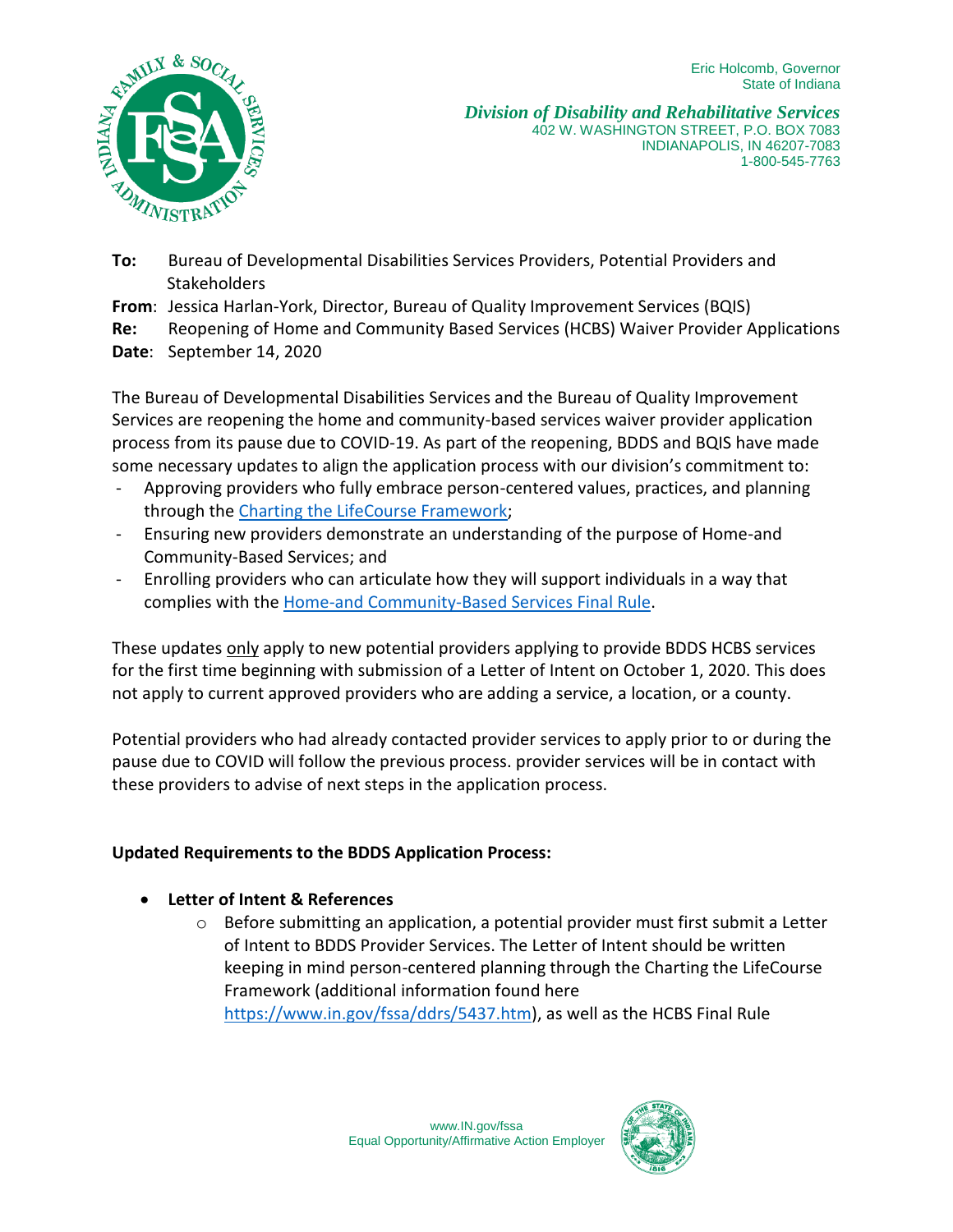requirements (additional information found here [https://www.in.gov/fssa/da/4917.htm\)](https://www.in.gov/fssa/da/4917.htm).

- o The Letter of Intent shall cover at minimum the following questions:
	- What is your background and qualifications?
	- What is your motivation to becoming a HCBS waiver provider?
	- $\blacksquare$  How do you intend to support individuals with intellectual and developmental disabilities to direct their own lives and explore ways to make meaningful connections within their communities?
- $\circ$  References: When submitting the Letter of Intent, potential providers must also provide:
	- **two professional references, with one speaking to the potential** provider's professional experience in the intellectual and developmental disabilities community, and
	- **n** one personal reference.

## **Application Fee**

 $\circ$  In order for an application to be reviewed, a potential provider must submit a nonrefundable fee of \$250 (for agency) or \$100 (for sole proprietor). Checks should be made payable to the State of Indiana and submitted along with the application.

## **New Timelines for Letters of Intent and Provider Applications**

- o Letters of Intent will be accepted twice yearly for review:
	- Between October 1 through October 31 (for review within 15 calendar days of submission of the Letter of Intent).
	- Between April 1 through April 30 (for review within 15 calendar days of submission of the Letter of Intent).
	- Letters of Intent and References will be reviewed by BDDS and BQIS, and if approved, the potential provider will receive a BDDS HCBS Provider Application with Instructions.
	- Approved Letters of Intent will be valid for one full calendar year following approval date.
- o Provider Applications will be accepted twice yearly for review:
	- Between November 1 and December 31 (for approval or denial within 60 calendar days of submission of provider application).
	- Between May 1 and June 30 (for approval or denial within 60 calendar days of submission of provider application.

BDDS and BQIS have created the new provider approval policy to address these changes and it is can be found [by clicking here.](https://www.in.gov/fssa/ddrs/files/New_Provider_Approval.pdf) The previous new provider approval policy (BDDS 460 1207 006) has been rescinded.